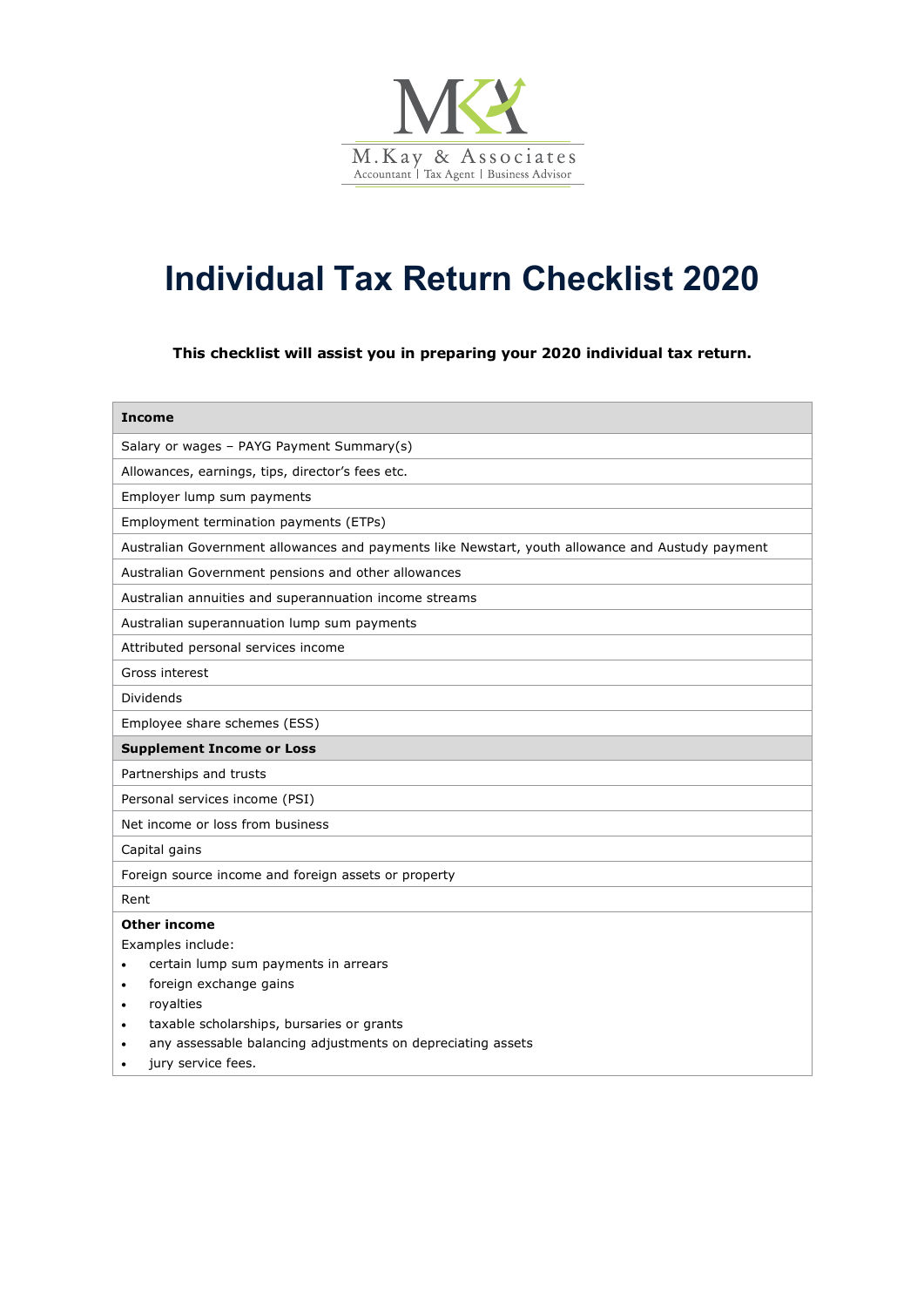## **Deductions**

*Note: the ATO is paying particular attention to work-related expense deduction claims. They may contact your employer to verify that the expense relates to your job (earning your income) and has not been reimbursed.*

Work-related car expenses

Work-related travel expenses

Work-related uniform, occupation specific or protective clothing, laundry and dry-cleaning expenses

Work-related self-education expenses

Other work-related expenses

Low-value pool deduction

Interest deductions

Dividend deductions

Gifts or donations

Cost of managing tax affairs

#### **Supplement Deductions**

Deductible amount of undeducted purchase price of a foreign pension or annuity

Personal superannuation contributions

Other deductions

*Other deductions not claimable elsewhere in the tax return. For example: black-hole expenditure and income protection, accident and sickness insurance premiums.*

#### **Supplement Losses**

Tax losses of earlier income years

### **Supplement Tax Offsets**

Senior Australians and pensioners (includes self-funded retirees)

Australian superannuation income stream

Superannuation contributions on behalf of your spouse

Total net medical expenses for disability aids, attendant care or aged care

Invalid and invalid carer

Landcare and water facility rebate

Early stage venture capital limited partnership

Early stage investor

Other non-refundable tax offsets

Other refundable tax offsets

## **Medicare Levy Related Items**

Medicare levy reduction or exemption

Medicare levy surcharge (MLS)

Private health insurance policy details

### **Adjustments**

Under 18

*Requires minors under the age of 18 at 30 June 2017 to include certain income (e.g. net business and employment income or income from a deceased estate) which should not be subject at punitive higher tax rates.*